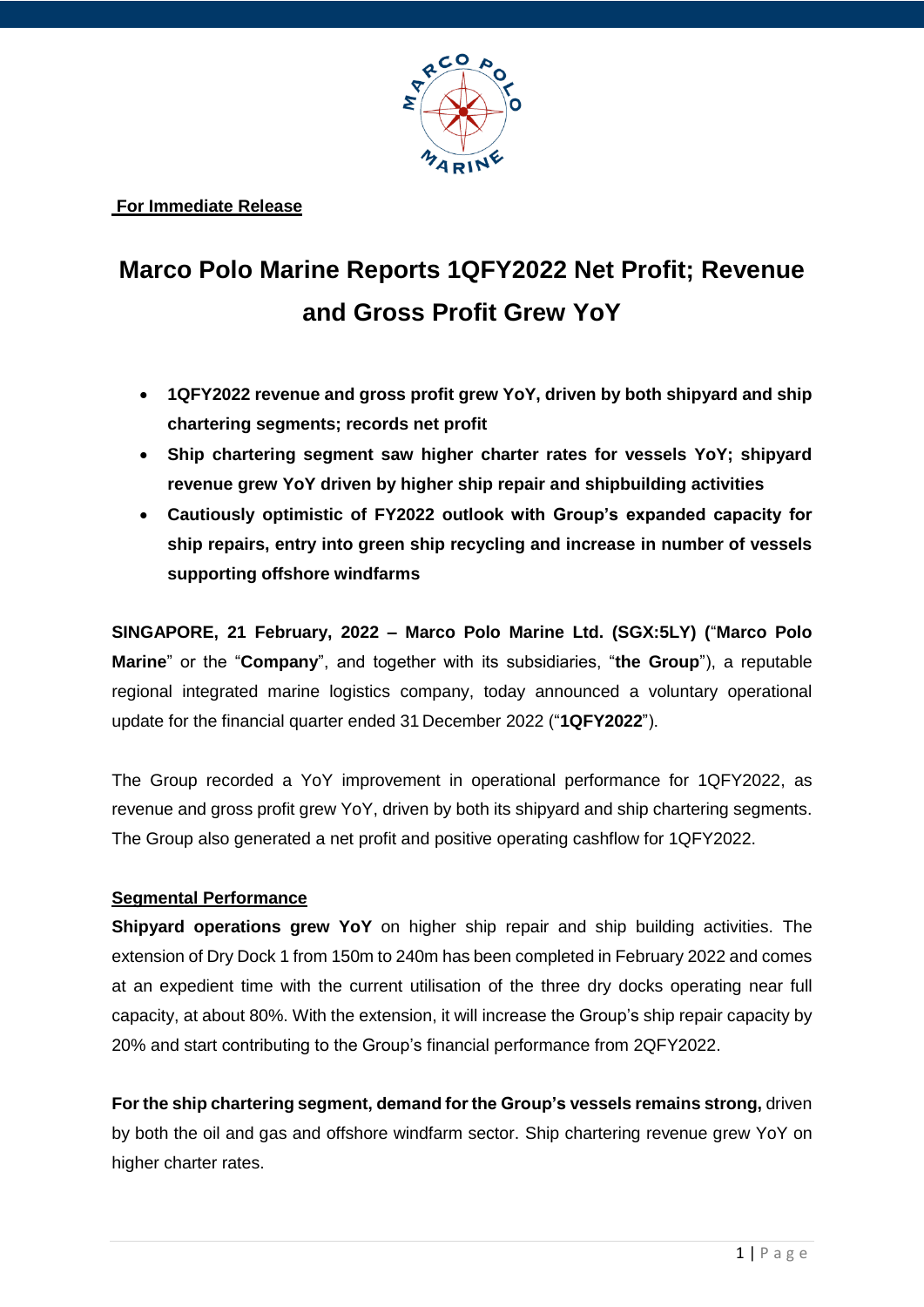

### **Outlook**

Marco Polo Marine remains cautiously optimistic of its prospects in the year ahead as demand from end-customers remains robust and on the back of the Group's expansion into the burgeoning offshore windfarm market.

Earlier in the year, the Group announced its venture into Green Ship Recycling, after its shipyard in Indonesia became the first in the country to be certified and awarded ISO 30000:2009 by ABS Quality Evaluations. This will expand the Group's shipyard services beyond ship repair and shipbuilding, and is expected to contribute positively to the Group in FY2022 and beyond. Currently, there are not many shipyards in Southeast Asia that offer certified green ship recycling, giving Marco Polo a competitive edge over its peers.

In terms of ship chartering, the Group deepened its push into the Taiwan offshore windfarm sector with its acquisition of Taiwan-based PKR offshore, under its joint venture company. The acquisition will boost the Group's presence in Taiwan and add two OSVs to the Group, boosting Marco Polo Marine's total fleet size to 13 OSVs. Of these vessels, four will service the offshore windfarm sector in Taiwan.

"*The Group performed well in 1QFY2022, thanks to robust demand for our shipyard services and vessels,"* said Sean Lee, CEO of Marco Polo Marine. "*With the world placing an increasing emphasis on environmental sustainability, we are well-positioned to capitalise on the demand for green ship recycling and offshore wind farm installations. The Group will continue to expand our operations and service offerings in line with industry needs, while keeping a close tab on costs and cashflow.*"

#### **#End#**

#### **About Marco Polo Marine**

Listed on the Mainboard of the SGX-ST since 2007, Marco Polo Marine Ltd is a reputable regional integrated marine logistics company which principally engages in shipping and shipyard operations.

The Group's shipping business relates to the chartering of Offshore Supply Vessels ("OSVs") for deployment in the regional waters, including the Gulf of Thailand, Malaysia, Indonesia and Taiwan, as well